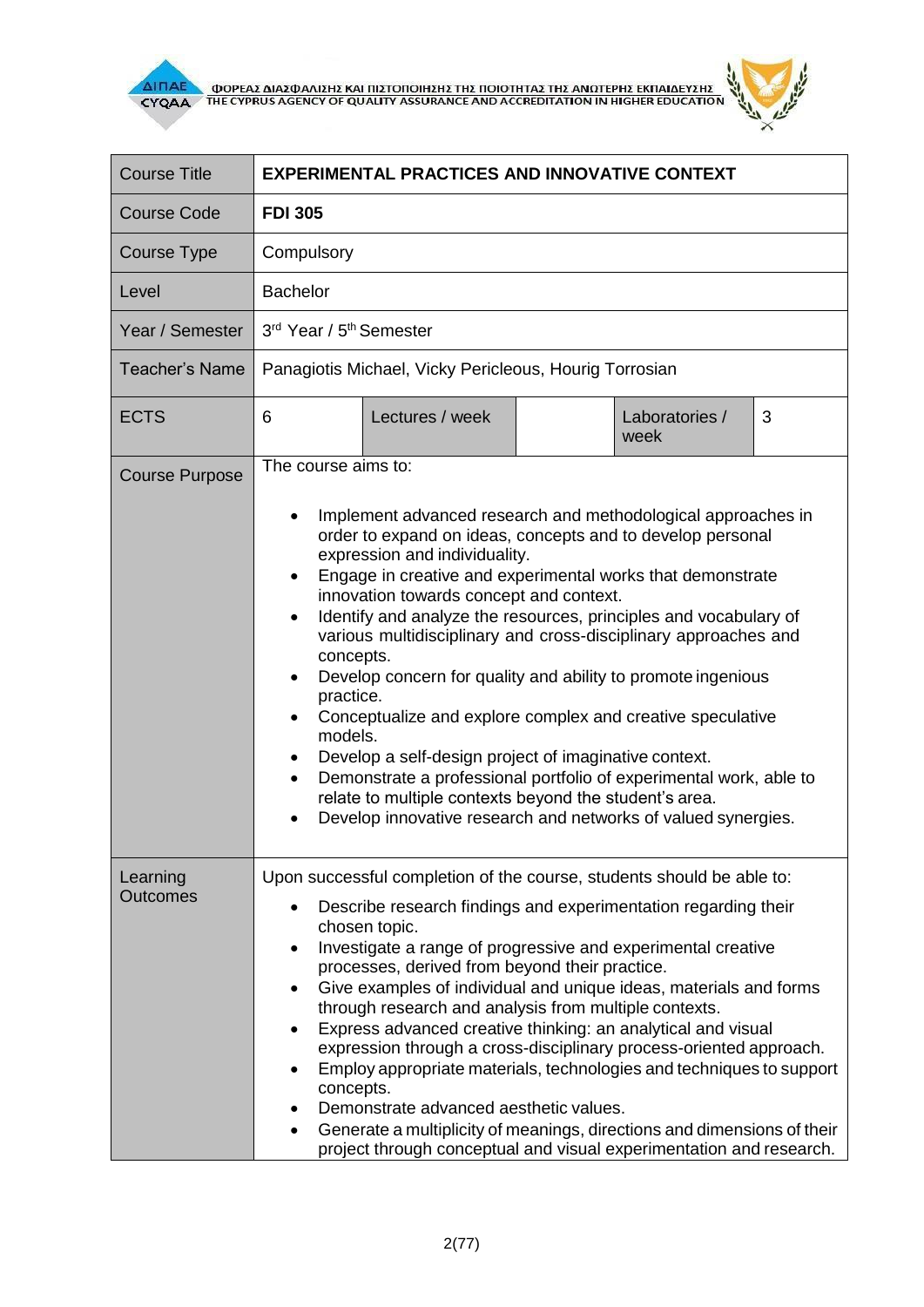

**AITIAE A OOPEAS AIAS DANISHS KAI TIISTOTOIHSHS THS TOIOTHTAS THE ANOTEPHS EKTIAIAEYSHS** 



| Evaluate in a critical approach, the progress and process of advanced<br>$\bullet$<br>proposals, through group presentations, discussions and critiques.<br>Develop professional terminologies and organized methodological<br>$\bullet$<br>structures for complex concepts and speculative models of working.<br>Create a work through multiple channels of engagement.<br>٠<br>Develop strong working ethics in group collaborations.<br>$\bullet$<br>Appraise synergies and<br>expanded networks for<br>promoting<br>$\bullet$<br>experimentation, research and innovation.                                                                                                                                                                                                                                                                                                                                                                                                                                                                                                                                                                                                                                                                                                                                                                            |              |                                                                                                                                                                                                                                                                                                                             |  |
|-----------------------------------------------------------------------------------------------------------------------------------------------------------------------------------------------------------------------------------------------------------------------------------------------------------------------------------------------------------------------------------------------------------------------------------------------------------------------------------------------------------------------------------------------------------------------------------------------------------------------------------------------------------------------------------------------------------------------------------------------------------------------------------------------------------------------------------------------------------------------------------------------------------------------------------------------------------------------------------------------------------------------------------------------------------------------------------------------------------------------------------------------------------------------------------------------------------------------------------------------------------------------------------------------------------------------------------------------------------|--------------|-----------------------------------------------------------------------------------------------------------------------------------------------------------------------------------------------------------------------------------------------------------------------------------------------------------------------------|--|
| None                                                                                                                                                                                                                                                                                                                                                                                                                                                                                                                                                                                                                                                                                                                                                                                                                                                                                                                                                                                                                                                                                                                                                                                                                                                                                                                                                      | Corequisites | None                                                                                                                                                                                                                                                                                                                        |  |
| The course investigates alternative processes in the conceptualization,<br>production and exhibition of advanced experimental creative works;<br>challenging preconceived definitions of traditional methods of both making<br>and displaying / installation of work. A re-consideration and re-proposal of<br>the student's own practices is encouraged and planned through lectures,<br>workshops, investigative models, and creative synergies. Students are<br>invited to look into their current working frame and interests and move<br>towards new imaginative paths of creative researching and cross-<br>disciplinary thinking and making. To facilitate these modes of working,<br>students are asked to draw a set of critical questions, in the form of a<br>proposed investigative model of thought and working scenario(s). They are<br>expected to clearly suggest and indicate a plausible line of enquiries, as well<br>as a set of possible creative approaches for making and exhibiting /<br>displaying their work in multiple creative venues beyond the traditional sites<br>of their disciplines.<br>Emphasis is put on the re-negotiation and re-evaluation of a multiplicity of<br>creative means, mediums, technologies and critical approaches in order to<br>develop and support experimental scenarios and advanced creative |              |                                                                                                                                                                                                                                                                                                                             |  |
| applications, with cross-disciplinary attitudes and quests. Collaborations, at<br>any stage of the project, research into multiple and diverse areas for<br>possible synergies, and brainstorming sessions with creative individuals<br>from and beyond their discipline are considered vital and highly encouraged.<br>By the end of the course, students are expected to execute and present an<br>installation-based final work that displays inventive formats; with challenging                                                                                                                                                                                                                                                                                                                                                                                                                                                                                                                                                                                                                                                                                                                                                                                                                                                                      |              |                                                                                                                                                                                                                                                                                                                             |  |
| displaying.                                                                                                                                                                                                                                                                                                                                                                                                                                                                                                                                                                                                                                                                                                                                                                                                                                                                                                                                                                                                                                                                                                                                                                                                                                                                                                                                               |              |                                                                                                                                                                                                                                                                                                                             |  |
| ٠<br>and offline<br>Project briefing<br><b>Extended verbal briefing</b><br>٠<br><b>Brainstorming sessions</b>                                                                                                                                                                                                                                                                                                                                                                                                                                                                                                                                                                                                                                                                                                                                                                                                                                                                                                                                                                                                                                                                                                                                                                                                                                             |              |                                                                                                                                                                                                                                                                                                                             |  |
|                                                                                                                                                                                                                                                                                                                                                                                                                                                                                                                                                                                                                                                                                                                                                                                                                                                                                                                                                                                                                                                                                                                                                                                                                                                                                                                                                           |              | creative, advanced contexts and investigative modalities of making and<br>Lectures / audio-visual presentations of relevant or related<br>speculative models / relevant or related research programs<br>Systematic screenings / visits to exhibitions - experimental spaces online<br>Class, group and individual tutorials |  |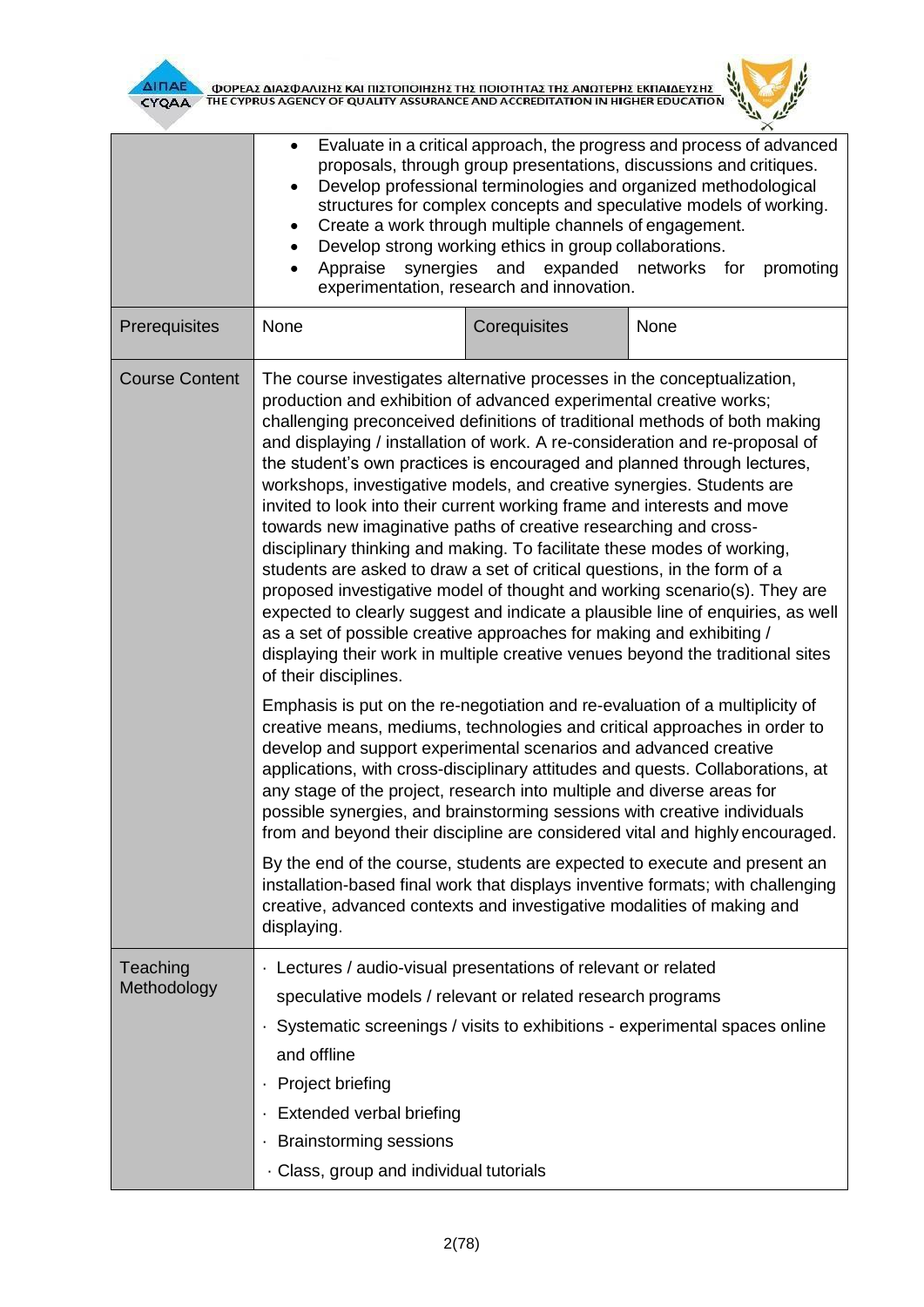

 $\mathbf{z}$ 

|              | · Lectures and studio visits from distinguished professionals / cultural                                                                      |  |  |
|--------------|-----------------------------------------------------------------------------------------------------------------------------------------------|--|--|
|              | agents                                                                                                                                        |  |  |
|              | • Group discussions and student's work presentations / critical reflections                                                                   |  |  |
|              | Research from multiple and diverse sources                                                                                                    |  |  |
|              |                                                                                                                                               |  |  |
|              | · Group critiques / extended feedback                                                                                                         |  |  |
|              | Workshops / demonstrations / Experimentations with the use of diverse                                                                         |  |  |
|              | means / mediums                                                                                                                               |  |  |
|              | · Constant evaluation / interim formal work check.                                                                                            |  |  |
|              | · Final Assessment / Presentation                                                                                                             |  |  |
|              |                                                                                                                                               |  |  |
| Bibliography | <b>Bibliographical References:</b>                                                                                                            |  |  |
|              | Kholeif O., 'Time, Forward!', Prestel, 2019                                                                                                   |  |  |
|              | Toop D., 'Inflamed Invisible: Collected Writings on Art and Sound,                                                                            |  |  |
|              | 1976–2018 (Goldsmiths Press / Sonics Series (2))', Goldsmiths                                                                                 |  |  |
|              | Press, 2019<br>Wood J., Christie I., 'Sculpture and Film (Subject/Object: New<br>$\overline{\phantom{a}}$                                     |  |  |
|              | Studies in Sculpture)', Routledge, 2018                                                                                                       |  |  |
|              | by Jon Wood and Ian Christie   Jul 24, 2018                                                                                                   |  |  |
|              | Kholeif O., 'Goodbye, World!: Looking at Art in the Digital                                                                                   |  |  |
|              | Age', Sternberg Press, 2018<br>Asia Society, 'Nam June Paik: Becoming Robot', Chiu M., Yun M.,                                                |  |  |
|              | (Eds.), The Asia Society Museum, 2014                                                                                                         |  |  |
|              | Boon M., Levine G. (Ed.), Practice (Documents of Contemporary<br>$\overline{\phantom{a}}$                                                     |  |  |
|              | Art), Whitechapel Gallery and MIT Press: Cambridge, MA, 2018                                                                                  |  |  |
|              | Sigler F. (Ed.), Work (Documents of Contemporary Art), Whitechapel<br>$\overline{\phantom{a}}$<br>Gallery and MIT Press: Cambridge, MA, 2017  |  |  |
|              | Hamlyn N., 'Film Art Phenomena', British Film Institute; 2003 edition                                                                         |  |  |
|              | (November 4, 2003)                                                                                                                            |  |  |
|              | John Akomfrah J., Baudrillard J., Butler J., Campt T. (Author), Hardy<br>E., Hickey D., Moten F., Obrist H. U, Peel Y., Arthur Jafa (Artist), |  |  |
|              | Arthur Jafa: A Series of Utterly Improbable, Yet Extraordinary                                                                                |  |  |
|              | Renditions', Gad A., Constable J. (Eds), Walther König, Köln, 2018                                                                            |  |  |
|              | Anderson L., Varadinis M., Barba R. (Artist) 'Rosa Barba: Time as<br>$\overline{\phantom{a}}$                                                 |  |  |
|              | Perspective', Hatje Cantz, 2013<br>Hanhardt J. G. (Author), Perov K. (Editor), Bill Viola, Thames &<br>$\overline{\phantom{a}}$               |  |  |
|              | Hudson: London, 2015                                                                                                                          |  |  |
|              | 'Laure Prouvost: Hit Flash Back', Mousse Publishing, 2017                                                                                     |  |  |
|              | Toop D., 'Flutter Echo: Living Within Sound', Ecstatic Peace Library,                                                                         |  |  |
|              | 2019<br>Cox G., Lund J., (Ed.), The Contemporary Condition, Introductory                                                                      |  |  |
|              | Thoughts on Contemporaneity and Contemporary Art, Sternberg                                                                                   |  |  |
|              | Press: London, 2016                                                                                                                           |  |  |
|              | Documents of Contemporary Art: Practice Edited by Marcus Boon<br>$\overline{\phantom{a}}$                                                     |  |  |
|              | and Gabriel Levine Publisher: Whitechapel Gallery and MIT Press                                                                               |  |  |
|              | (2018) Series: Whitechapel: Documents of Contemporary Art                                                                                     |  |  |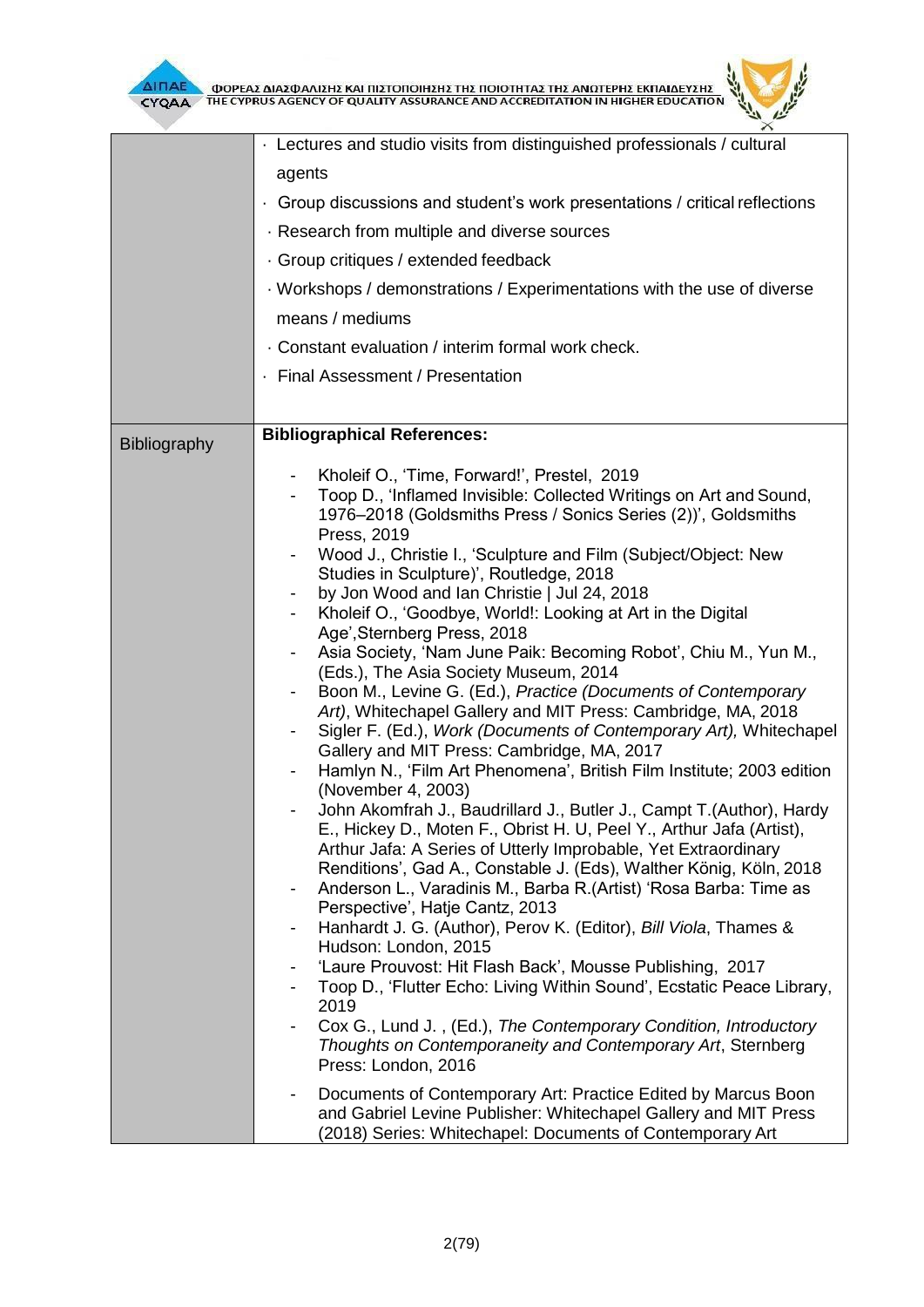



|            | $\curvearrowleft$                                                                                                                                             |  |  |
|------------|---------------------------------------------------------------------------------------------------------------------------------------------------------------|--|--|
|            | Documents of Contemporary Art: Work by Friederike Sigler (Editor)<br>Publisher: Whitechapel Gallery and MIT Press; 1 edition (2017).                          |  |  |
|            | 5.75 in x 8.25 in August 2017                                                                                                                                 |  |  |
|            | Bill Viola by John G. Hanhardt (Author), Kira Perov (Editor),<br>-                                                                                            |  |  |
|            | Published Thames & Hudson; 1 edition (November 23, 2015)<br>November 2015                                                                                     |  |  |
|            | Geoff Cox, Jacob Lund, The Contemporary Condition, Introductory                                                                                               |  |  |
|            | Thoughts on Contemporaneity and Contemporary Art, Sternberg<br>Press, 2016                                                                                    |  |  |
|            | Kim J., 'Between Film, Video, and the Digital: Hybrid Moving Images                                                                                           |  |  |
|            | in the Post-Media Age (International Texts in Critical Media                                                                                                  |  |  |
|            | Aesthetics)', Bloomsbury Academic, 2016                                                                                                                       |  |  |
|            | Bruno J., 'Atlas of Emotion: Journeys in Art, Architecture, and Film',                                                                                        |  |  |
|            | Verso, 2018                                                                                                                                                   |  |  |
|            | Bruno J., 'Surface: Matters of Aesthetics, Materiality, and Media',                                                                                           |  |  |
|            | University of Chicago Press, 2017<br>Borges S., Ehmann S., Klanten R. (Eds.), 'Liquid Spaces:                                                                 |  |  |
|            | Scenography, Installations and Spatial Experiences', Gestalten,                                                                                               |  |  |
|            | 2015                                                                                                                                                          |  |  |
|            | October, Art Journal, Printed and Online:                                                                                                                     |  |  |
|            | https://www.mitpressjournals.org/loi/octo                                                                                                                     |  |  |
|            | Online art journal: http://www.e-flux.com<br>-                                                                                                                |  |  |
|            | Art magazine: http://www.flashartonline.com<br>$\blacksquare$                                                                                                 |  |  |
|            | - Art magazine: http://www.frieze.com<br>$\overline{\phantom{0}}$                                                                                             |  |  |
| Assessment | Overall the course is evaluated as follows:                                                                                                                   |  |  |
|            |                                                                                                                                                               |  |  |
|            | <b>Final Assessment 34%</b><br>$\bullet$                                                                                                                      |  |  |
|            | Design Intelligence 40%,                                                                                                                                      |  |  |
|            | Research and Methodology 20%,<br>-                                                                                                                            |  |  |
|            | Experimentation and Analysis 20%,<br>-                                                                                                                        |  |  |
|            | Time management and Presentation 20%<br>-                                                                                                                     |  |  |
|            | <b>Course work 66%</b>                                                                                                                                        |  |  |
|            | Interim Critique 33%                                                                                                                                          |  |  |
|            | Final Critique 33%                                                                                                                                            |  |  |
|            |                                                                                                                                                               |  |  |
|            | - Demonstration of contextual and creative skills in developing a self-                                                                                       |  |  |
|            | designed, experimental scenario(s), displaying inventive formats and                                                                                          |  |  |
|            | advanced investigative modalities of making. 55%                                                                                                              |  |  |
|            | - Demonstration of a sophisticated level of praxis and contextual innovative                                                                                  |  |  |
|            | speculation and research, as embedded and reflected in the creative<br>processes and outcome of the project. 25%                                              |  |  |
|            |                                                                                                                                                               |  |  |
|            |                                                                                                                                                               |  |  |
|            | - Research and analytical skills in advanced contexts:                                                                                                        |  |  |
|            | Development and demonstration of research and analytical skills with the                                                                                      |  |  |
|            | use of variable advanced sources, identification of appropriate and relative<br>questions, ability of interpreting sources and generating inventive concepts. |  |  |
|            | 25%                                                                                                                                                           |  |  |
|            |                                                                                                                                                               |  |  |
|            | <b>Presentation and Communication</b>                                                                                                                         |  |  |